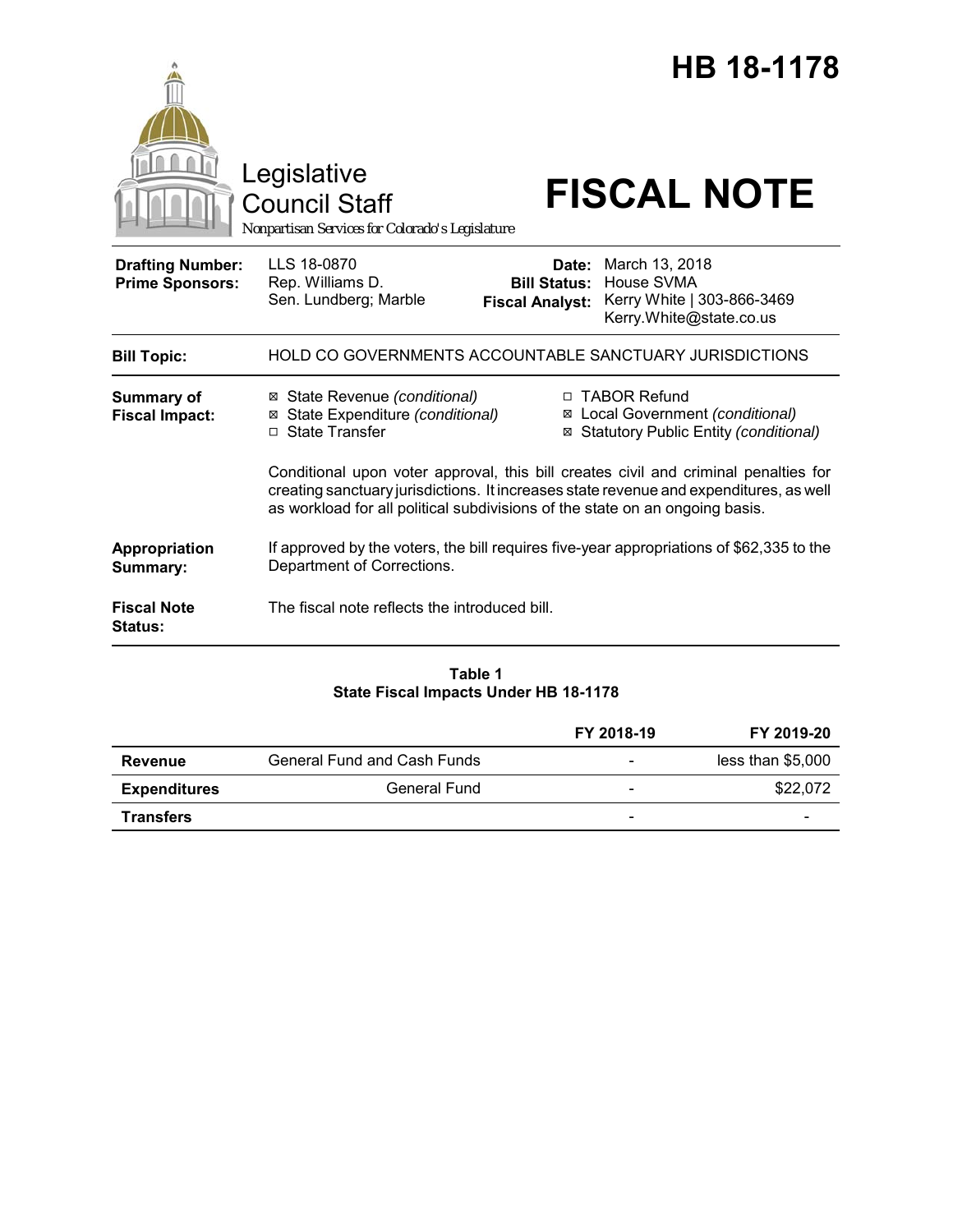## **Summary of Legislation**

Conditional upon voter approval, this bill creates civil and criminal penalties for creating sanctuary jurisdictions. A sanctuary jurisdiction is defined as one that adopts a law, ordinance, or policy that prohibits or in any way restricts an official or employee from cooperating and complying with federal immigration law or from sending, receiving, or using information regarding the immigration status of an individual. A sanctuary jurisdiction can be the state, a city, a county, a school district, a special district, an institution of higher education, or any other political subdivision of the state.

**Compliance and reporting requirements.** The bill prohibits any jurisdiction from limiting or prohibiting an elected official, employee, or law enforcement officer from communicating or cooperating with federal officials concerning the immigration status of any individual in Colorado. All jurisdictions in the state must provide written notice of the duty to cooperate with federal immigration enforcement to all employees. On or before January 1, 2019, and each year thereafter, each jurisdiction must submit a written report to the Department of Public Safety (DPS) that indicates that the jurisdiction is in compliance with these requirements. A law enforcement officer with reasonable cause to believe that an individual under arrest is not lawfully present in the United States must immediately report the individual to the U.S. Immigration and Customs Enforcement (ICE) or successor office. On or before March 1, 2019, and each year thereafter, every jurisdiction in the state must report to DPS the number of law enforcement reports made to ICE. On or before April 1, 2020, and each year thereafter, DPS must compile the reports from jurisdictions regarding compliance with federal immigration law and the number of law enforcement reports to ICE and submit this information to the General Assembly and to the State Controller. The State Controller must withhold payment of state funds to any jurisdiction that does not submit timely reports to DPS.

**Civil penalties***.* The bill allows an individual to sue a sanctuary jurisdiction, as well as the elected officials within that jurisdiction, if an unlawfully present person residing there committed a crime that caused the individual a personal injury or that damaged the individual's real or personal property. The maximum amount of compensatory damages for injury to a person is \$700,000; for injury to property, the maximum is \$350,000. Governmental immunity is not a valid defense against an action brought under the above conditions.

**Criminal penalties***.* An elected official commits the crime of rendering assistance to an illegal alien if he or she was responsible for creating a sanctuary jurisdiction in which a person not lawfully present has been convicted of a crime that caused injury to a person or to property. The crime of rendering assistance to an illegal alien is a class 4 felony. Any person with knowledge of a crime committed by a person not lawfully present as a result of a sanctuary jurisdiction may file an affidavit outlining the crime with the district attorney's office or the state Attorney General's office, which then must investigate the matter and determine whether or not to bring charges or impanel a grand jury within 49 days after the filing of the affidavit.

# **Background and Comparable Crime**

Legislative Council Staff is required to include certain information in the fiscal note for any bill that creates a new crime, changes the classification of an existing crime, or changes an element of the existing crime that creates a new factual basis for the offense. The crime created by this bill is similar to first degree official misconduct, which occurs when a public servant knowingly refrains from performing a duty imposed upon him or her by law or violates any statute or lawfully adopted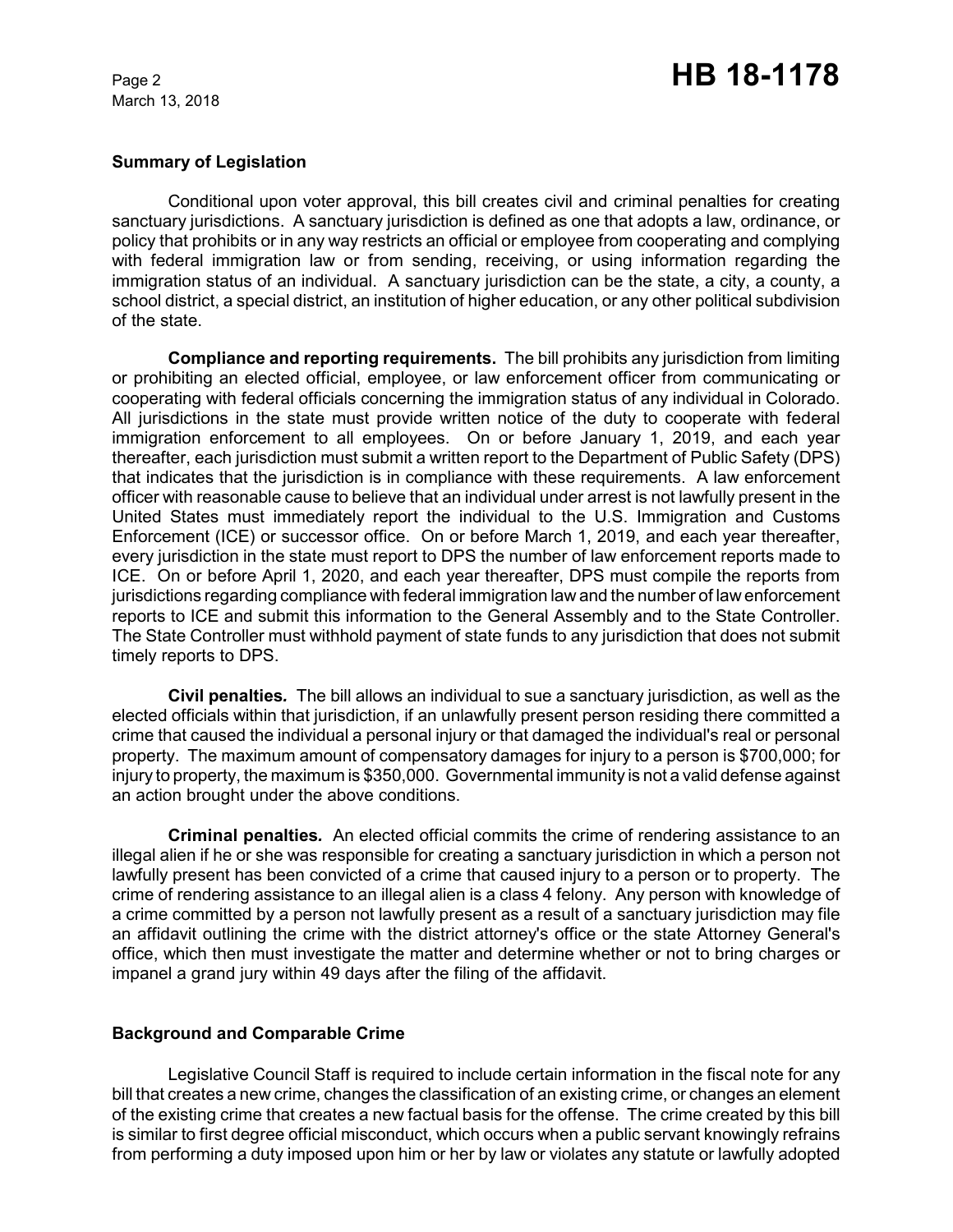rule or regulation relating to his or her office. First degree official misconduct is a class 2 misdemeanor. Over the last three years, there have been no convictions entered for this offense.

Current federal law prohibits state and local governments from enacting laws that limit communication with federal authorities about the immigration status of any individual. Federal agencies are solely responsible for enforcing immigration policy; however, state and local law enforcement agencies can choose to participate in cooperative agreements with ICE aimed at facilitating the deportation of undocumented immigrants. The Colorado Department of Corrections (DOC), for example, reports that offenders identified as undocumented are reported to ICE and are typically picked up by ICE officials upon release from DOC facilities.

#### **State Revenue**

Subject to voter approval and beginning in FY 2018-19, this bill is anticipated to increase state cash fund revenue by less than \$5,000 per year, assuming that at least one jurisdiction creates a sanctuary policy and at least one elected official is convicted of this crime.

**Criminal fines.** This bill is anticipated to increase state revenue by less than \$5,000 per year, credited to the Fines Collection Cash Fund in the Judicial Department. The fine penalty for a class 4 felony is \$2,000 to \$500,000. Because the courts have the discretion of incarceration, imposing a fine, or both, the precise impact to state revenue cannot be determined. However, based on the low number of criminal fines imposed in 2016, the fiscal note assumes that any revenue generated is likely to be minimal.

**Court and administrative fees.** Based on similar offenses, this bill may also increase state fee revenue by a minimal amount. Fees are imposed for a variety of court-related costs, which vary based on the offense and the type of court. Typical fees may include such items as probation supervision, genetic testing, victim compensation, and other administrative fees. Some fee revenue is shared with local governments; please refer to the Local Government Impact section for additional information.

#### **TABOR Refund**

If approved by voters, the bill increases state revenue subject to TABOR by less than \$5,000 per year in FY 2018-19 and FY 2019-20. State revenue is not currently expected to exceed the TABOR limit in either year and no refund is required. Therefore, the bill is not expected to impact TABOR refunds in these years. However, refunds in future years when the state next collects a TABOR surplus will be increased.

#### **State Expenditures**

Subject to voter approval, this bill increases workload for several state agencies beginning in FY 2018-19. Beginning in FY 2019-20, this bill increases state General Fund expenditures in the DOC, as discussed below.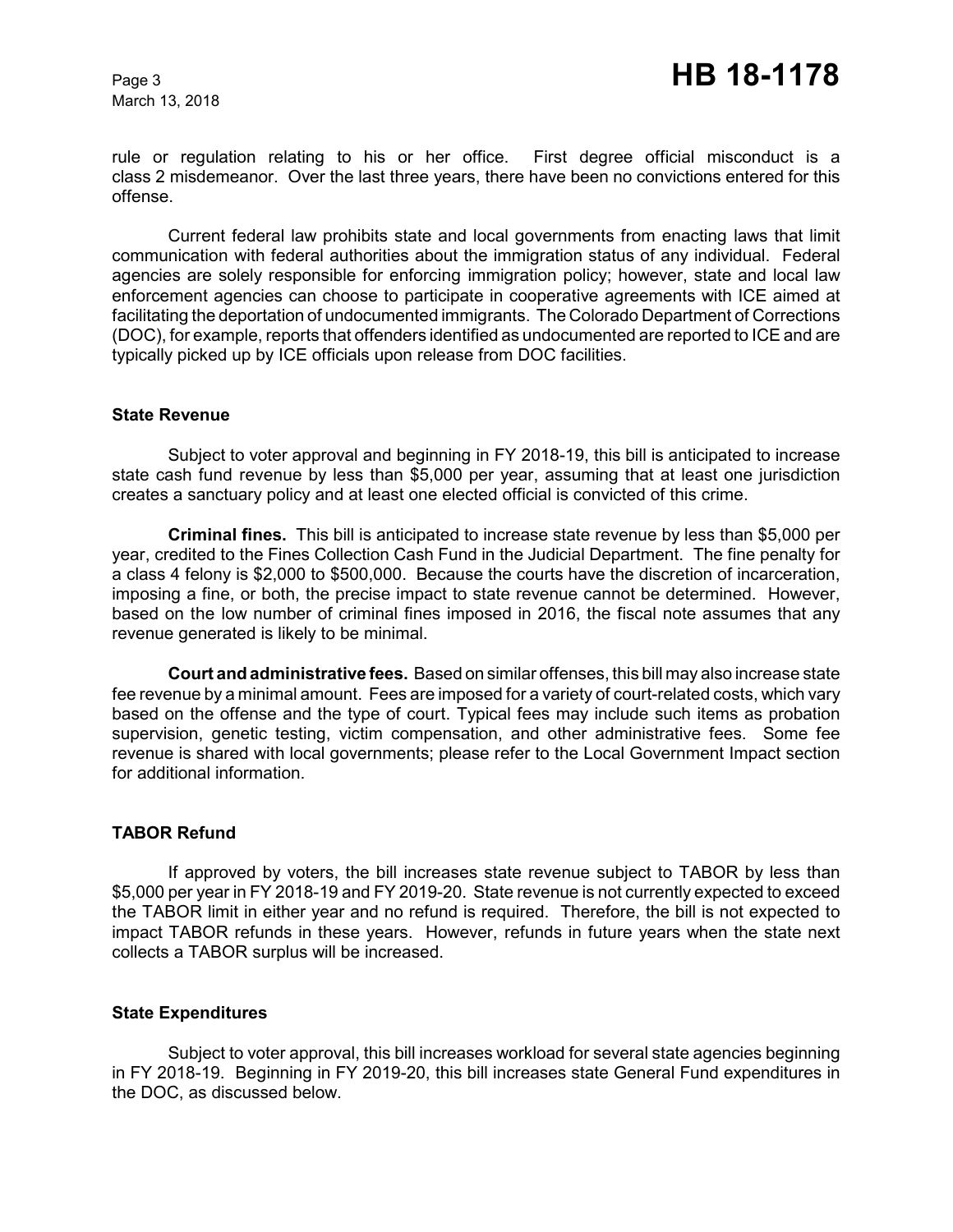**Prison beds.** This bill is anticipated to increase state General Fund expenditures for prison beds by an estimated \$62,335 for the DOC. This increase assumes at least one elected official in a sanctuary jurisdiction will be prosecuted and convicted of the crime created by the bill and that one offender will be sentenced to prison for a class 4 felony every 5 years with an average length of stay of 33.9 months. The fiscal note assumes no impact will occur in the first year due to the amount of time required for criminal filing, trial, disposition and sentencing of each case. If impacts arise in the first year, this analysis assumes the DOC will request any required appropriations through the annual budget process. Table 2 shows the estimated cost of the bill for prison beds over the next five fiscal years.

|                   | Inmate Bed Impact | <b>Operating Cost</b> |
|-------------------|-------------------|-----------------------|
| FY 2018-19        |                   |                       |
| FY 2019-20        | 1.00              | \$22,072              |
| FY 2020-21        | 1.00              | \$22,072              |
| FY 2021-22        | 0.82              | \$18,191              |
| FY 2022-23        |                   |                       |
| <b>Total Cost</b> |                   | \$62,335              |

**Table 2 Prison Costs Under HB 18-1178**

**Parole.** Once an offender is released from prison, he or she is assigned to parole. The average length of stay on parole for a class 4 felony is 26.1 months. Table 3 shows the estimated impact on parole over the next five fiscal years. No impact is expected until the first year's cohort of offenders is released to parole.

| Table 3                       |  |
|-------------------------------|--|
| Parole Costs Under HB 18-1178 |  |

|                   | <b>Annualized Parole</b> | <b>Annualized Operating</b> |
|-------------------|--------------------------|-----------------------------|
| FY 2018-19        | $\overline{\phantom{0}}$ | -                           |
| FY 2019-20        | $\overline{\phantom{0}}$ |                             |
| FY 2020-21        | $\overline{\phantom{a}}$ | -                           |
| FY 2021-22        | 0.18                     | \$836                       |
| FY 2022-23        | 1.00                     | \$4,756                     |
| <b>Total Cost</b> |                          | \$5,592                     |

For additional information about costs in fiscal notes for bills affecting the DOC, please visit: leg.colorado.gov/fiscalnotes.

**Judicial Department***.* To the extent that the bill increases civil cases where individuals sue state or local government entities claiming they are sanctuary jurisdictions, workload for trial courts will increase. The fiscal note assumes that any increase in workload related to civil actions can be accomplished within existing appropriations. The bill also increases workload for trial courts to hear any new felony cases filed and may increase workload for probation services should an offender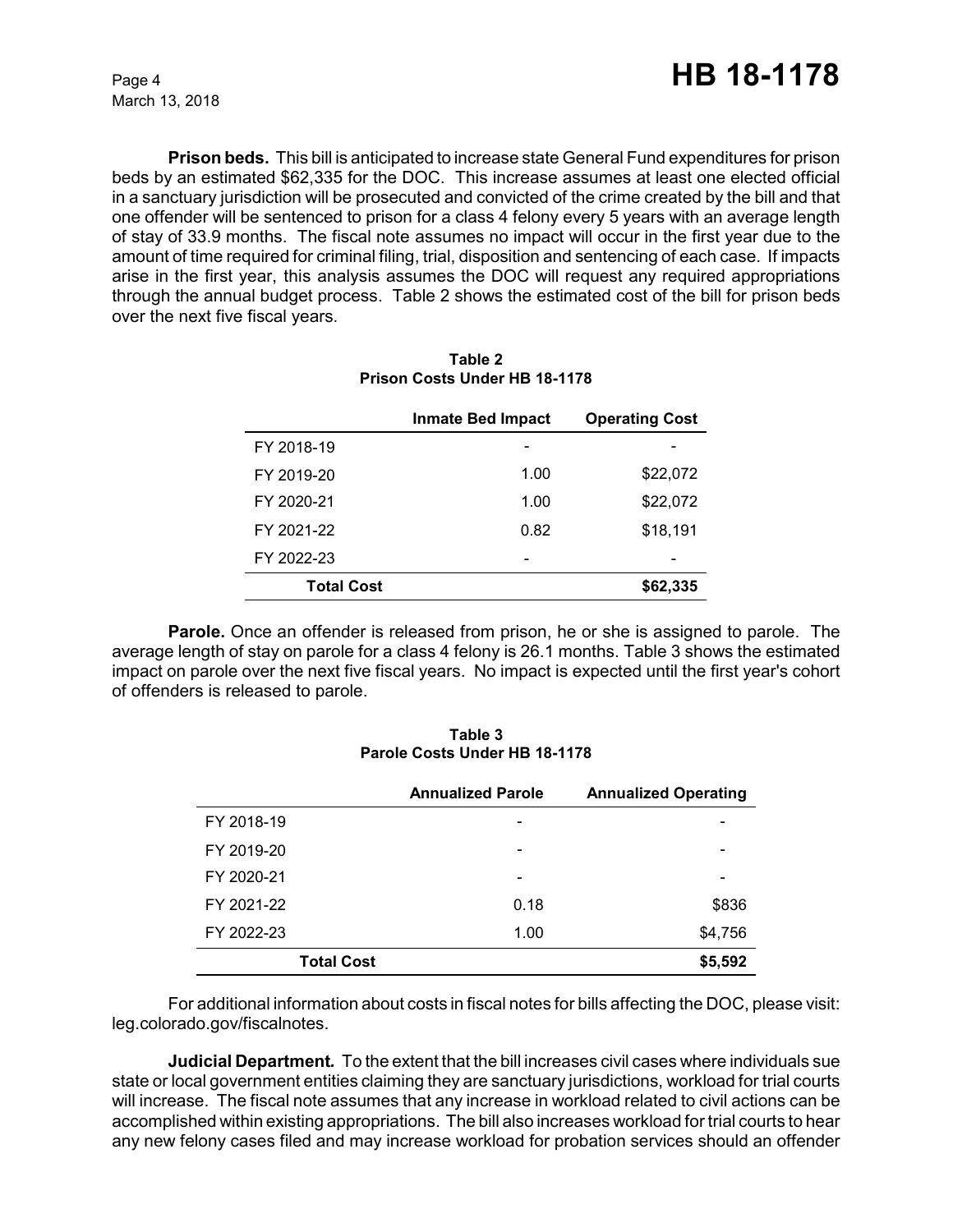be sentenced to probation. To the extent that defendants are deemed indigent and appointed counsel by the state, workload and costs may increase for the Office of the State Public Defender and the Office of the Alternate Defense Counsel. The fiscal note assumes that only a small number of new cases will be filed, and that any increase in workload for any agency of the Judicial Department can be accomplished within existing appropriations.

**Department of Public Safety (DPS).**DPS must compile and present yearly reports to the General Assembly from all jurisdictions in the state. The department must also submit its own reports regarding Colorado State Patrol contacts with individuals believed to be undocumented immigrants. No additional appropriations are required at this time.

**Department of Law (DOL).** The bill increases workload in the Attorney General's office within the DOL to investigate affidavits filed alleging criminal activity by undocumented immigrants in sanctuary jurisdictions. The DOL may also be required to provide legal representation to a state entity facing civil action. Should the court rule against the state in any civil proceeding and require the state to pay penalties, expenditures may increase. The fiscal note assumes that the state complies with federal immigration law and that any increase in workload or costs related to these scenarios would be minimal. Should the DOL require additional appropriations, it will request them through the annual budget process.

**Other state agencies.**The bill requires the governing body of each jurisdiction in the state to provide notice to all employees of the requirement to cooperate with federal immigration law and requires each jurisdiction to submit a report to DPS regarding its compliance. The fiscal note assumes a minimal increase in workload as executive, legislative, and judicial branch agencies provide notice to all employees and submit reports to DPS.

#### **State Expenditures**

**Election expenditure impact — existing appropriations***.* This bill includes a referred measure that will appear before voters at the November 2018 general election. While no additional appropriation is required in this bill, certain election costs are incurred by the state when ballot measures are referred to voters. These costs, paid using existing appropriations, are in two areas. First, current law requires the state to reimburse counties for costs incurred conducting a ballot measure election, paid from the Department of State Cash Fund in the Secretary of State's Office, estimated at \$3.2 million in FY 2018-19. Second, the text and title of the measure must be published in one legal newspaper per county and an analysis of the measure must be included in the Ballot Information Booklet mailed to all registered voter households, paid from the Ballot Analysis Revolving Fund in the Legislative Department, which is estimated to cost \$2.1 million in FY 2018-19. Publication costs will increase by approximately \$115,000 per measure beyond this base amount for any additional referred or initiated measures placed on the ballot.

#### **Local Governments, Statutory Public Entities, and School Districts**

If approved by the voters, the bill increases workload for and may reduce the revenue of local governments, statutory public entities, and school districts, as described below.

**All local government entities.** This bill requires all political subdivisions of the state, including school districts, to report to DPS that they are in compliance with federal law. It also requires all law enforcement agencies to report to DPS the number of contacts with the public that